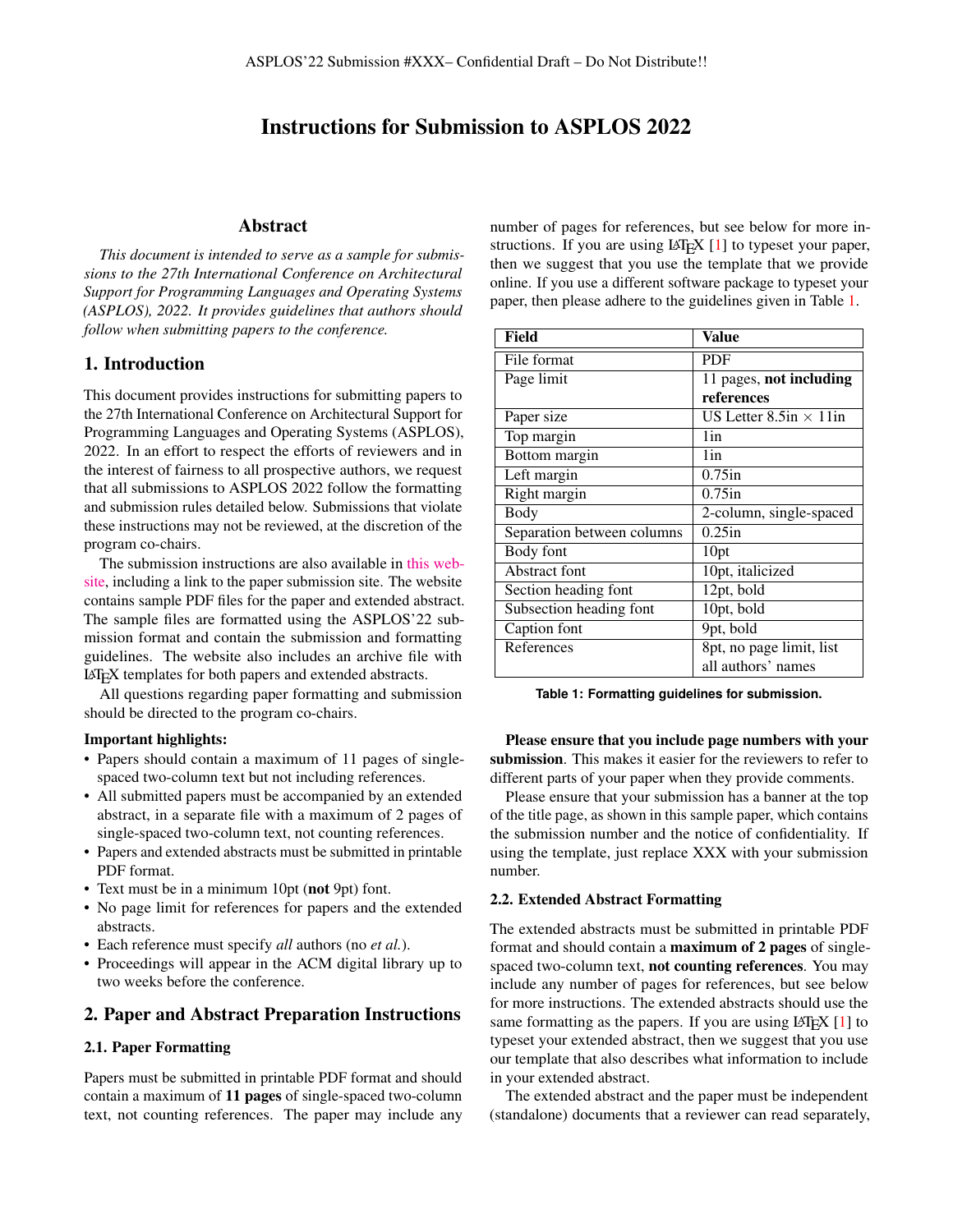as some rejection decisions may be made based only on extended abstracts. The extended abstract can refer to figures and sections in the main paper.

You can check the extended abstracts of papers published at ASPLOS 2021 [here.](https://asplos-conference.org/2021/index.html%3Fp=2181.html)

## 2.3. Content

Anonymity. Reviewing will be double blind; therefore, please do not include any author names on any submitted documents except in the space provided on the submission form.

Pay attention not to reveal the author or affiliation information through side channels:

- The metadata included in the PDF should not give away such information.
- If you are improving upon your prior work, refer to your prior work in the third person and include a full citation for the work in the bibliography. For example, if you are building on *your own* prior work in the papers [\[2,](#page-2-1) [3,](#page-2-2) [4\]](#page-2-3), you would say something like: "While the authors of [\[2,](#page-2-1) [3,](#page-2-2) [4\]](#page-2-3) did X, Y, and Z, this paper additionally does W, and is therefore much better." Do NOT omit or anonymize references for blind review, unless your own prior work appeared in IEEE CAL or workshops without archived proceedings, as discussed later in this document.
- If your system is already released to the public, please rename your system in your submission.
- You should avoid revealing affiliation (e.g., by identifying your company's name) in your paper. Instead, please use a generic name, like "a cloud service provider X". If concealing system name or affiliation would make your paper difficult to understand, contact the program chairs to discuss exceptions to this policy.

(For more frequently-asked questions about double-blind reviewing, please consult this [FAQ from PLDI 2020.](https://pldi20.sigplan.org/track/pldi-2020-papers#FAQ-on-Double-Blind-Reviewing))

Violating the above anonymity requirement will be rejected without review. If you have any concerns, please contact the program chairs before your paper submission.

Figures and Tables. Ensure that the figures and tables are legible. Reviewers may print the papers in gray-scale. Therefore, if you use colors for your figures, ensure that the different colors are highly distinguishable in gray-scale.

References. There is no length limit for references. Each reference must explicitly list all authors of the paper. Knowing all authors of related work will help find the best reviewers. Since there is no length limit for the number of pages used for references, there is no need to save space here.

# 3. Paper and Abstract Submission Instructions

## 3.1. Declaring Authors

Declare all the authors of the paper up front. Addition/removal of authors once the paper is accepted will have to be approved by the program co-chairs, since it potentially undermines the goal of eliminating conflicts for reviewer assignment.

#### 3.2. Areas and Topics

ASPLOS emphasizes multidisciplinary research. Submissions should ideally emphasize synergy of two or more ASPLOS areas: architecture, programming languages, operating systems, and related areas (broadly interpreted). Authors should indicate these areas on the submission form.

Authors should also indicate at most 4 topics covered by the paper on the submission form for optimal reviewer match. If more than 4 topics are selected, some topics will be randomly dropped by program chairs.

If you are unsure whether your paper falls within the scope of ASPLOS, please check with the program co-chair – ASP-LOS is a broad, multidisciplinary conference and encourages new topics.

## 3.3. Declaring Conflicts of Interest

Authors must register all their conflicts on the paper submission site. Conflicts are needed to ensure appropriate assignment of reviewers. If a paper is found to have an undeclared conflict that causes a problem OR if a paper is found to declare false conflicts in order to abuse or "game" the review system, the paper may be rejected.

Please declare a conflict of interest (COI) with the following people for any author of your paper:

- 1. Your Ph.D. advisor(s), post-doctoral advisor(s), Ph.D. students, and post-doctoral advisees, forever.
- 2. Family relations by blood or marriage and close personal friends, forever (if they might be potential reviewers).
- 3. People with whom you have collaborated in the last four years, including
	- co-authors of accepted/rejected/pending papers.
	- co-PIs on accepted/rejected/pending grant proposals.
- 4. People (including students) who shared your primary institution(s) in the last four years.

You need not and should not declare a COI for the following cases:

- "Service" collaborations such as co-authoring a report for a professional organization or an open-source community, serving on a program committee, or co-presenting tutorials, do not themselves create a conflict of interest.
- Co-authoring a paper that is a compendium of various projects without direct collaboration among the projects does not constitute a conflict among the authors of the different projects.
- Internships constitute a conflict of interest during the period of employment of the intern, but not thereafter, unless some other provision applies (e.g., coauthorship or ongoing research collaboration after the internship).
- You must not declare a COI with a reviewer just because that reviewer works on topics similar to or related to those in your paper.